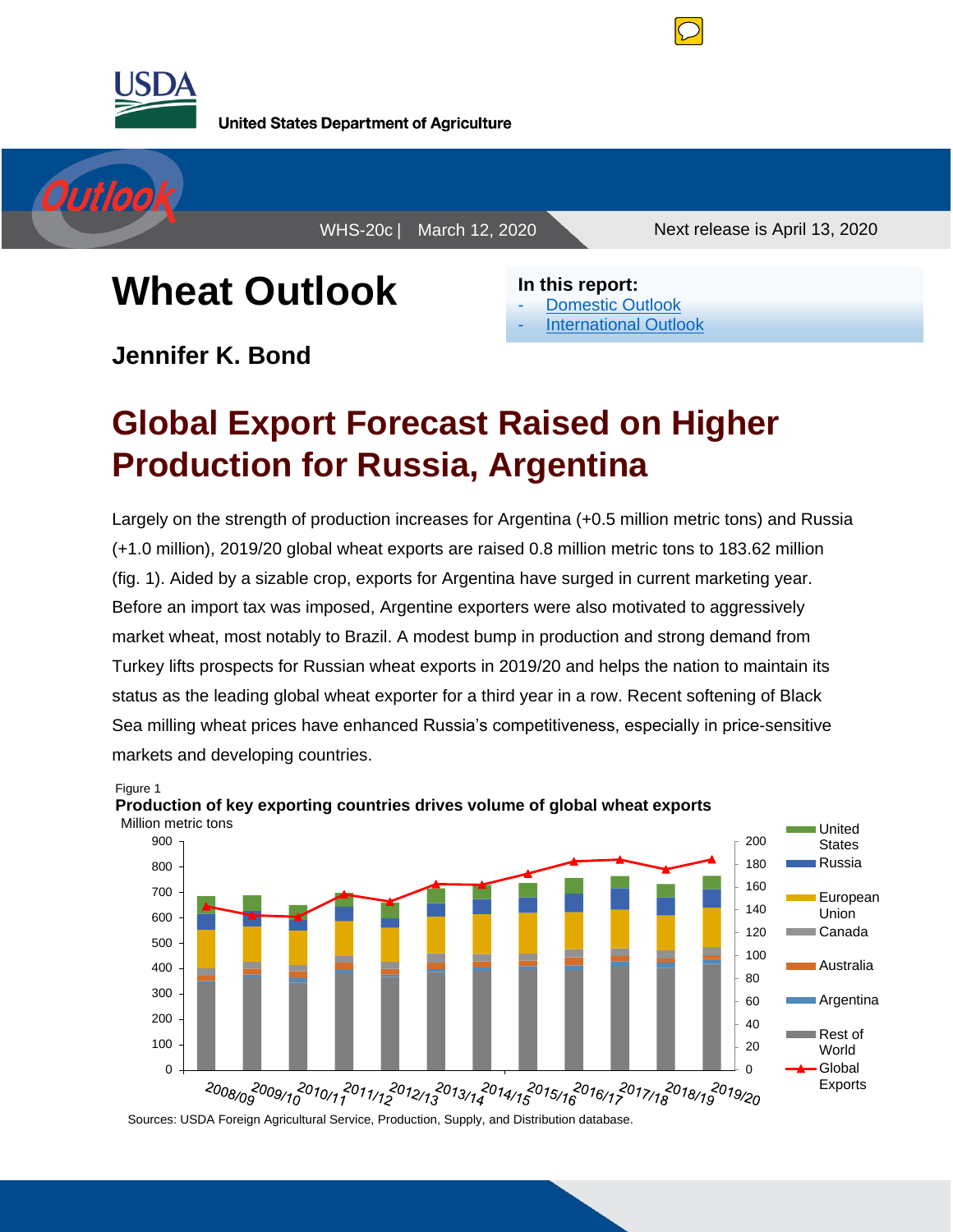## <span id="page-1-0"></span>**Domestic Outlook**

### Domestic Changes at a Glance:

- The U.S. all-wheat balance sheet is unchanged this month.
- On March 31, the USDA, National Agricultural Statistics Service will publish the *Grain Stocks* and *Prospective Plantings* reports.
- An update to the 2020/21 forecast for wheat, feed grains, and oilseeds was released on Friday, February 21, as part of USDA's Agricultural Outlook Forum.

| Table 1 - U.S. wheat supply and utilization at a glance 2019/20 |                            |                         |                                                                                       |                                                                                                                                                                                                                                                          |
|-----------------------------------------------------------------|----------------------------|-------------------------|---------------------------------------------------------------------------------------|----------------------------------------------------------------------------------------------------------------------------------------------------------------------------------------------------------------------------------------------------------|
| <b>Balance sheet</b><br>item                                    | 2019/20<br><b>February</b> | 2019/20<br><b>March</b> | <b>Change from</b><br>previous<br>month                                               | <b>Comments</b>                                                                                                                                                                                                                                          |
| Supply, total                                                   |                            |                         |                                                                                       | <b>May-June Marketing Year (MY)</b>                                                                                                                                                                                                                      |
| Beginning<br>stocks                                             | 1,079.8                    | 1,079.8                 | 0.0                                                                                   |                                                                                                                                                                                                                                                          |
| Production                                                      | 1,920.1                    | 1,920.1                 | 0.0                                                                                   |                                                                                                                                                                                                                                                          |
| Imports                                                         | 105.0                      | 105.0                   | 0.0                                                                                   | U.S. Census Bureau trade data are<br>now available through January. The<br>effects of protest-related<br>transportation challenges in Canada<br>on U.S. imports of wheat will be<br>reviewed when data during the<br>affected time period are available. |
| Supply, total                                                   | 3,104.9                    | 3,104.9                 | 0.0                                                                                   |                                                                                                                                                                                                                                                          |
| Demand                                                          |                            |                         |                                                                                       |                                                                                                                                                                                                                                                          |
| Food                                                            | 955.0                      | 955.0                   | 0.0                                                                                   | Food use will be re-assessed after<br>the release of USDA-NASS' next<br>Flour Milling Products report.                                                                                                                                                   |
| Seed                                                            | 60.0                       | 60.0                    | 0.0                                                                                   | Seed use will be re-examined<br>following the release of USDA-<br>NASS' March 31 Prospective<br>Plantings report when 2020/21 area<br>planted projections are updated.                                                                                   |
| Feed and<br>residual                                            | 150.0                      | 150.0                   | 0.0                                                                                   | On March 31, USDA-NASS will<br>release the March 1 estimates of<br>grain stocks, providing an estimate<br>of third quarter disappearance.                                                                                                                |
| Domestic, total                                                 | 1,165.0                    | 1,165.0                 | 0.0                                                                                   |                                                                                                                                                                                                                                                          |
| Exports                                                         | 1,000.0                    | 1,000.0                 | 0.0                                                                                   |                                                                                                                                                                                                                                                          |
| Use, total                                                      | 2,165.0                    | 2,165.0                 | 0.0                                                                                   |                                                                                                                                                                                                                                                          |
| Ending stocks                                                   | 939.9                      | 939.9                   | 0.0                                                                                   | There are no changes this month to<br>wheat supplies and use, ending<br>stocks remain unchanged.                                                                                                                                                         |
| Season<br>Average Farm<br>Price                                 | \$4.55                     | \$4.55                  | \$0.00<br>Source: USDA, World Agricultural Outlook Board Supply and Demand Estimates. | Fluctuations in prices have largely<br>offset effects on the projected<br>Season average farm price (SAFP).                                                                                                                                              |

2 Wheat Outlook, WHS-20c, March 12, 2020 USDA, Economic Research Service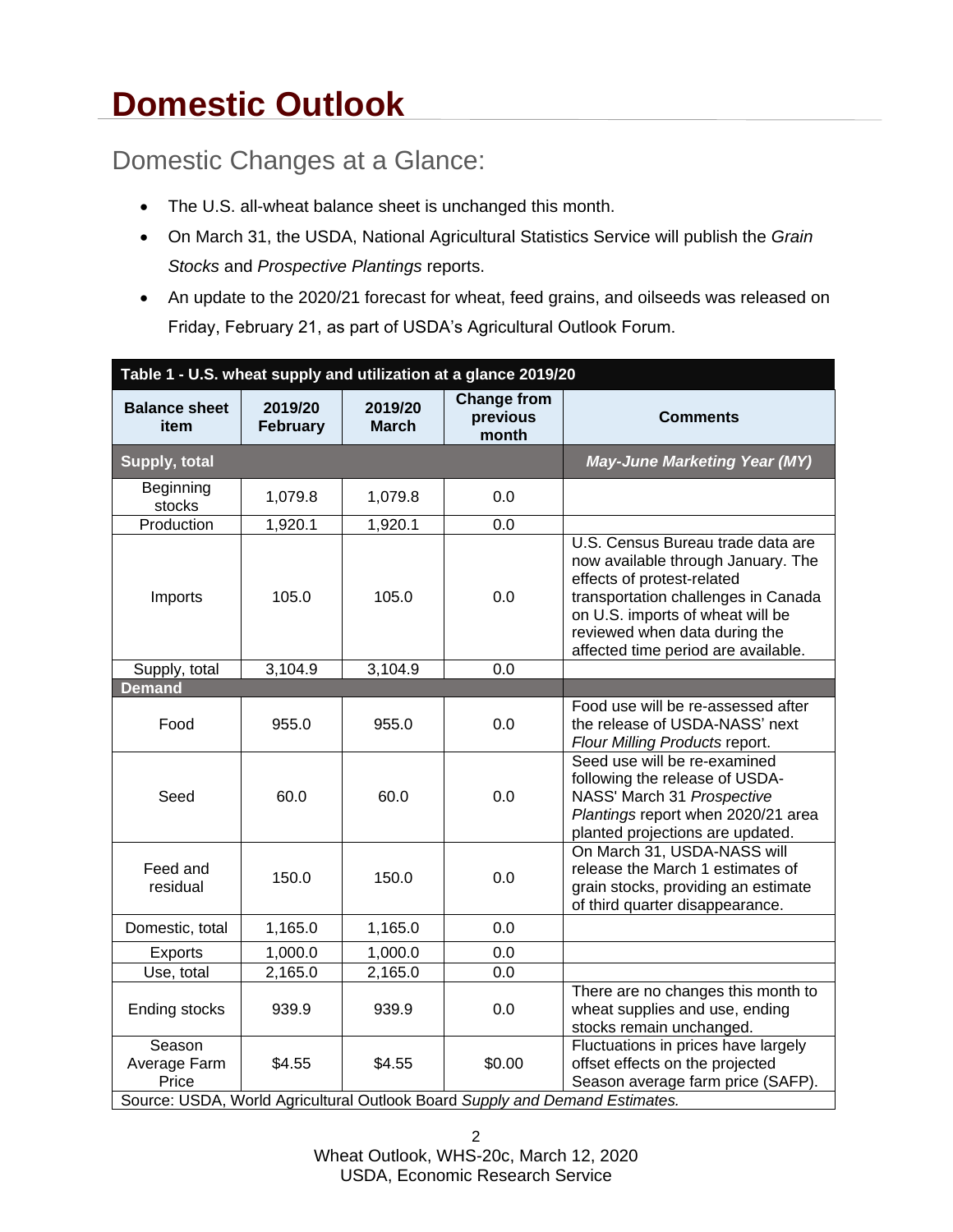### Winter Wheat Conditions Reflect Improving Soil Moisture

As of March 9, 2020, USDA's National Agricultural Statistics Service (USDA-NASS) reports that 47 percent of the winter wheat crop in Kansas rated good to excellent (vs. 43 percent the week prior). Fifty-eight percent of winter wheat in Oklahoma rated good to excellent as of March 8 (vs. 57 percent the week prior), while 26 percent of the Texas crop rated similarly. During the week of February 23-29, significant precipitation fell in Kansas, helping to abate some of the drought that had persisted in the southwest corner of the State. Relatively small patches of drought remain in Kansas, where much of the U.S. winter wheat crop is grown (fig. 2). More wide-spread drought remains in Colorado, where approximately 8 percent of the 2019/20 winter wheat crop was harvested. Colorado has not yet begun reporting 2020/21 winter wheat conditions. It is expected that USDA-NASS will begin more wide-spread conditions reports in April.

#### Figure 2



**Drought retreats in southwestern Kansas, with some spreading in the north** 

Source: U.S. Drought Monitor, authored by Brad Rippey of the USDA, Office of the Chief Economist and Adam Hartman, of the National Oceanic and Atmospheric Administration.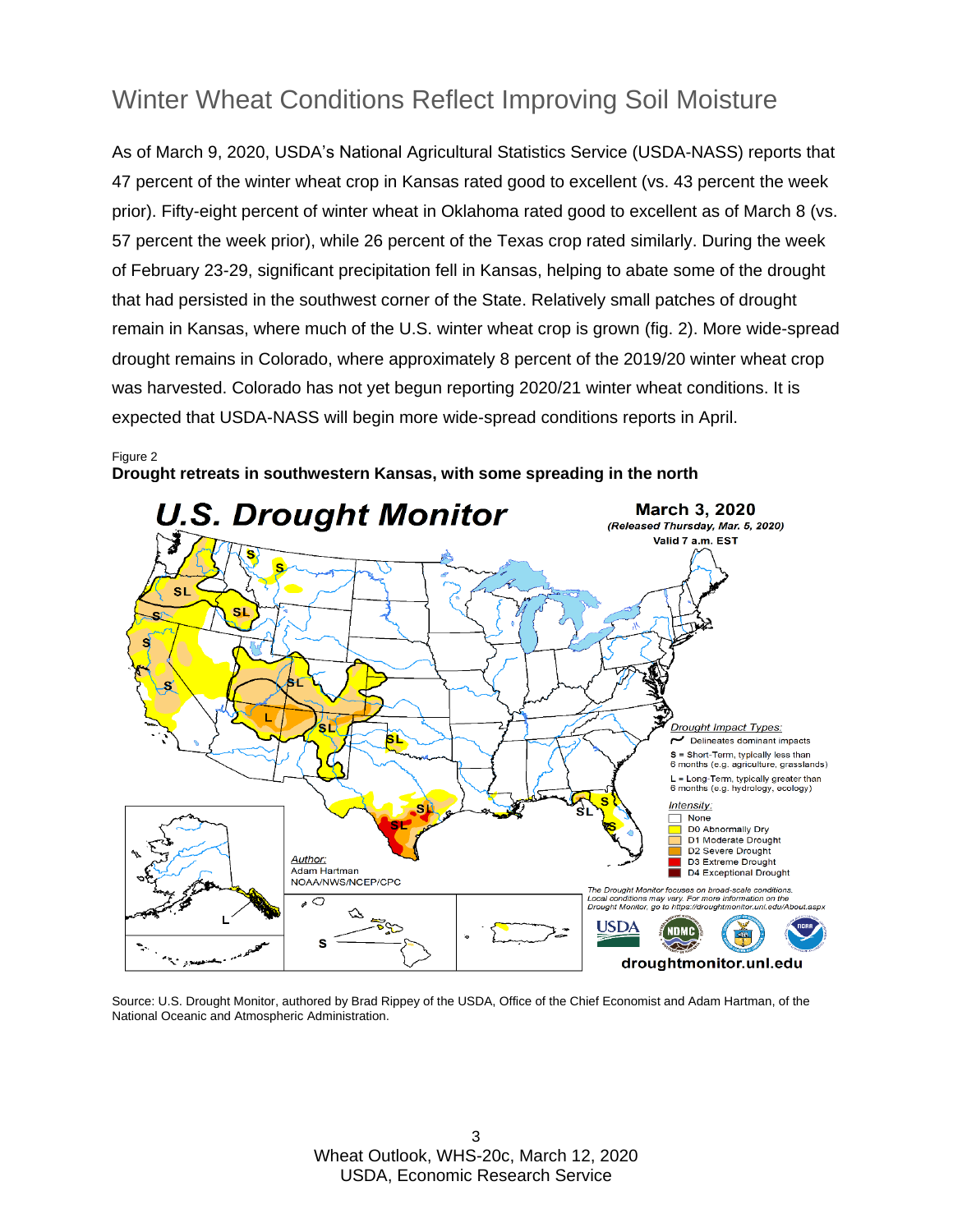### Revised Out-Year Projections Released at USDA's Annual Agricultural Outlook Forum

USDA hosted its 96<sup>th</sup> annual Agricultural Outlook Forum on February 20-21, 2020. On the event's second day, the Grains and Oilseeds Outlook was presented, accompanied by the publication of updated first-year-out projections. For 2020/21, the outlook for U.S. wheat is for tighter supplies, slightly lower total use, and declining ending stocks. U.S. wheat production is forecast to fall 4 percent from the year prior to 1,836 million bushels. Planted area is forecast at 45 million acres and incorporates USDA-NASS acreage estimates for winter wheat plantings. Other spring wheat plantings may be affected by persistent wet soil conditions in the Northern Plains, which has the potential to delay or prevent plantings, and lower relative profitability compared to other crops. As of March 7, much of the Northern Plains, a key spring wheat production region, was snow-covered (fig. 3). However, a more recent period of warmer weather has allowed some farmers to begin to harvest of the grain crops that had to be left in the field last year.

Figure 3



**As spring approaches, snow still covers sections of the Northern Plains** 

Source: USDA, Office of the Chief Economist, *Weekly Crop Weather Bulletin.* 

Total use in the 2020/21 marketing year is down only very slightly from the year before and remains above the 5-year average. Reduced prospects for wheat feed and residual use, projected to fall 30 million bushels from 2019/20, offset modest gains in food and seed use and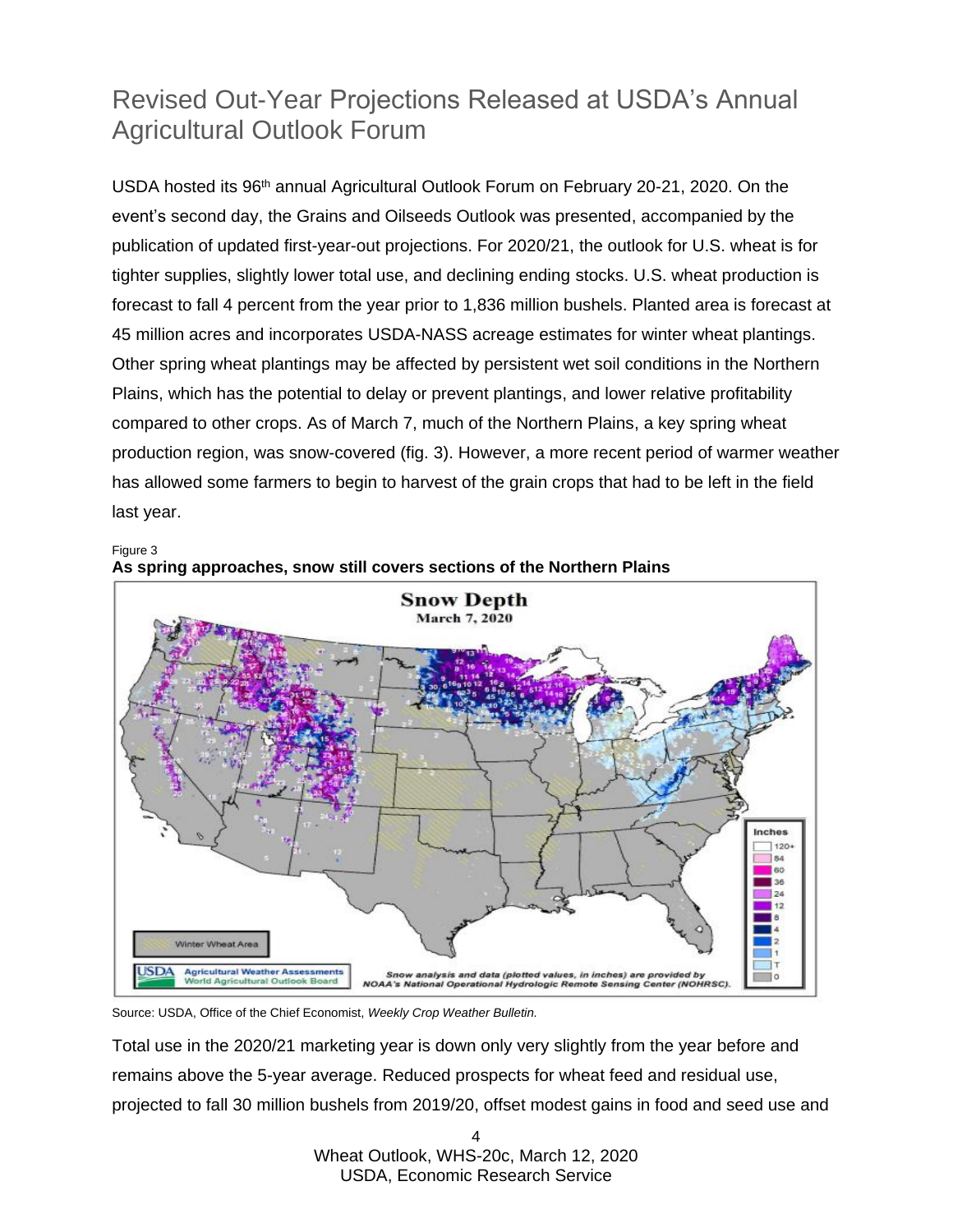serves to lower domestic use by 2 percent to 1,139 million bushels. Exports for the new marketing year are forecast to remain level with the current 2019/20 forecast of 1,000 million bushels. Expectations for growth in global wheat demand, combined with tighter stocks for the European Union and Canada, support the U.S. export forecast. Reduced U.S. supplies and relatively stable use lead to substantially tighter ending stocks. At 777 million bushels, carryout for the 2020/21 marketing year is more than 17 percent below the 2019/20 estimate and is the lowest level since 2014/15. The tighter out-year balance sheet substantiates a modest increase in the all-wheat season average farm price (SAFP), raised 35 cents from the 2019/20 estimate, to \$4.90 per bushel. An updated forecast for the out-year balance sheet will be published in the May *World Agriculture Supply and Demand Estimates*.

### Wheat SAFP Unchanged from February Forecast

The U.S. all-wheat season average farm price (SAFP) projection is unchanged this month and remains at \$4.55 per bushel. This month saw swings in futures prices, including a multi-month low in late February for the Hard Red Winter wheat contract followed by recovery, and generally weaker cash prices. With approximately 87 percent of the 2019/20 wheat crop marketed through the beginning of March, the modest net price movements did not sway the SAFP.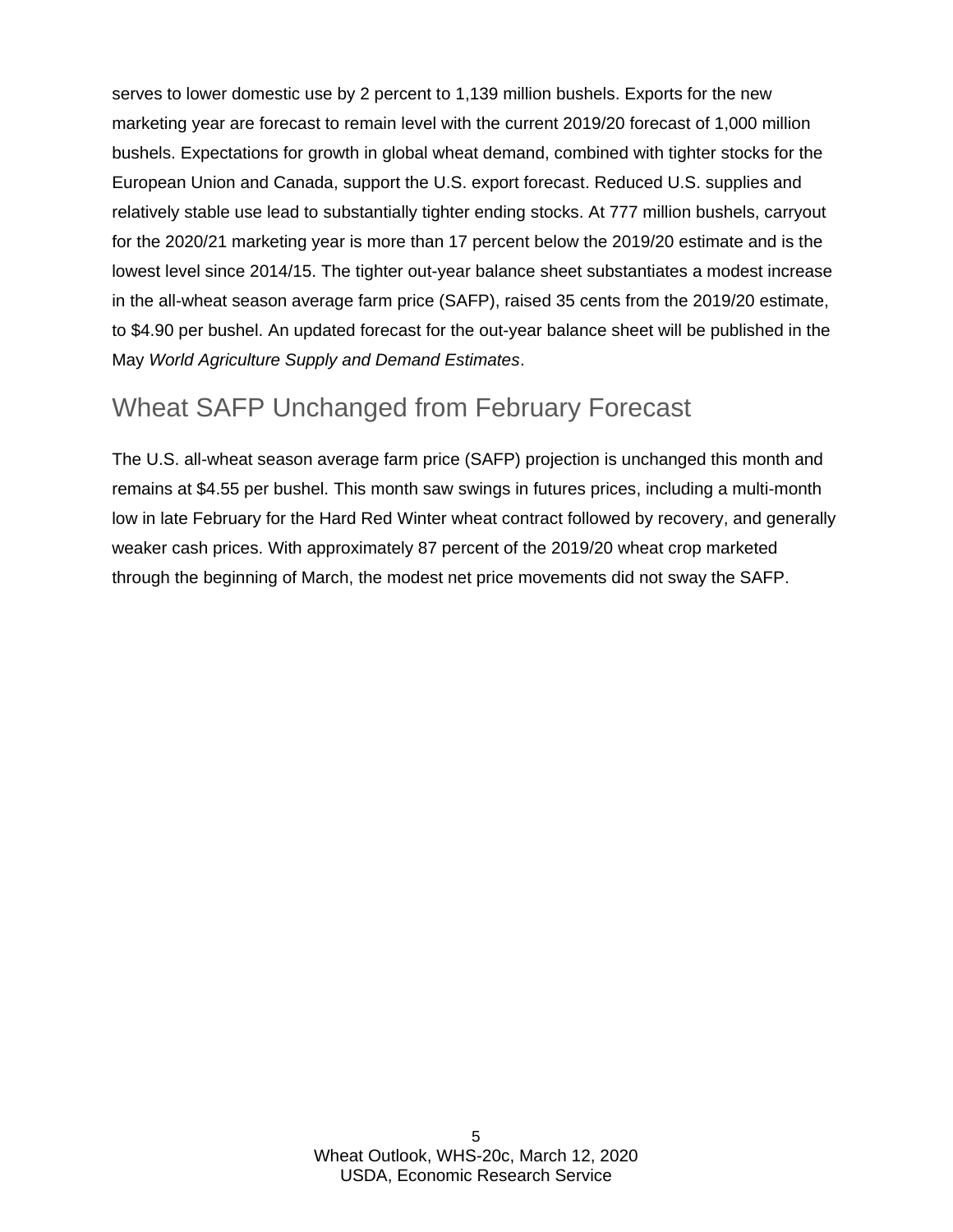## <span id="page-5-0"></span>**International Outlook**

### Global Wheat Supplies Up on Larger Crops for Argentina, Russia

The Argentine wheat harvest is typically complete by mid-January and this month the crop was raised 500,000 tons to 19.5 million on updated harvest results (fig. 4). Production for another Southern Hemisphere country, *Australia*, is trimmed based on newly-released estimates from the Australian Bureau of Agricultural and Resource Economics and Sciences (ABARES). At 15.2 million metric tons, wheat production in Australia is the lowest since 2007/08 when severe heat and drought resulted in a 13.6 million metric-ton wheat harvest. In recent weeks, soaking rains have begun to fall on parts of the continent, including the key Eastern wheat-growing province of New South Wales, lifting prospects for an improved harvest in the 2020/21 marketing year.

*Russia* wheat production is increased a net 110,000 metric tons on revised Ministry of Agriculture (Rossat) projections for both winter and spring wheat production. Despite slightly increased area harvested for winter wheat, projected yields are lowered from 3.56 per hectare to 3.41 per hectare, reducing the winter wheat production estimate by about 2 million tons. Russian spring wheat production is raised almost exclusively on higher yields, up 0.17 tons per hectare to 1.77 tons per hectare, resulting in a more than 2 million-ton increase in production. Growing conditions for spring wheat were characterized as "varied" by the USDA, Foreign Agricultural Service (USDA-FAS). Nonetheless, the revised, official estimate of spring wheat yields is the second-highest on record. The spring wheat harvest was competed in late 2019; this month's adjustments reflect refinements on the earlier-released preliminary data from Rossat. Spring wheat accounts for about 30 percent of total Russia wheat production.

*Kazakhstan* wheat production is nominally lower this month (down 48,000 metric tons) on updated government data. At 11.45 million metric tons, 2019/20 Kazakhstan wheat production is significantly below the 13.95 million tons harvested in the previous marketing year and well below the 5-year average of 14.0 million tons. Insufficient precipitation during the growing season followed by excessive precipitation during harvest badly affected Kazakhstan's wheat crop, as reflected in yields that are 18 percent lower than the previous year and 0.18 tons per hectare below the 5-year average.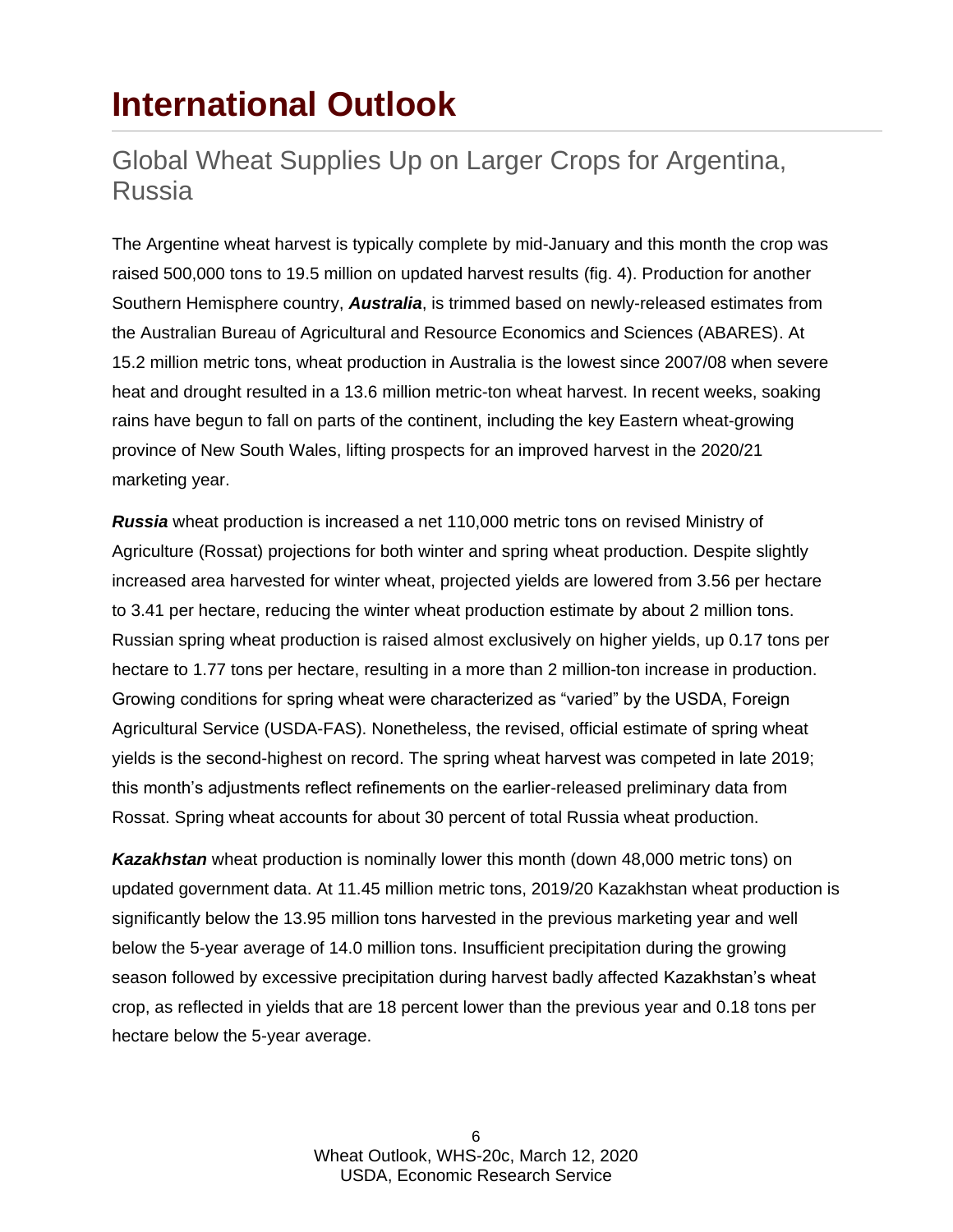Production for *Turkey* is trimmed 1 million metric tons this month to 18.0 million on lower yields. Yields for the 2019/20 Turkish wheat crop are on par with 2018/19 estimates and reflect mixed conditions during the growing season. India's crop was raised 1.4 million to a record-high wheat production of 106.2 million metric tons on updated government data (2020/21 crop).

#### Figure 4





Source: USDA, Foreign Agricultural Service, Production, Supply, and Distribution database.

### Global Wheat Exports Lifted on Competitive Pricing, Sustained Demand

On rising estimates of exportable supplies, the pace of shipments to date, and competitive prices, exports for Argentina and Russia are raised 0.5 million and 1.0 million metric tons, respectively. *Russia* exports are supported by sustained and very strong demand from key importer, Turkey. Black Sea milling prices have fallen in recent weeks and are increasingly competitive with European Union and U.S. wheat prices (fig. 5). Price-sensitive, mostly developing countries in the Middle East and Africa, continue to grow their consumption of wheat and Russia has emerged as a favored supplier. Russia's appealing prices have also begun to encourage purchases from Asian countries including Bangladesh and Indonesia. With ample exportable supplies, rising demand, and competitive prices, Russia is well poised to lead global wheat exports and on track to reach the current projection of 35.0 million metric tons.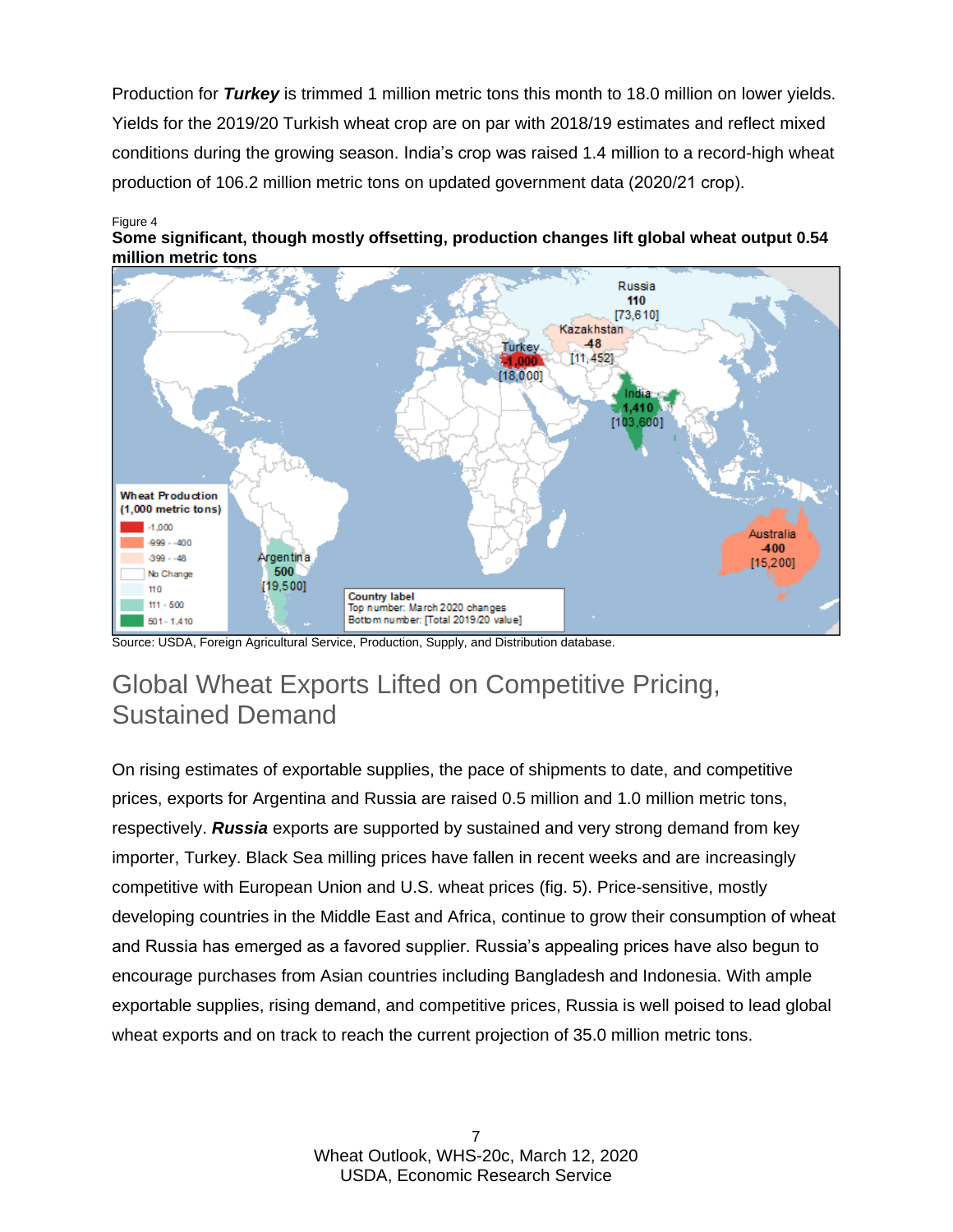#### Figure 5 **Black Sea wheat export prices are increasingly competitive**

Dollars/metric ton



Note: European Union (EU) wheat is Grade 1, Rouen; US HRW is Gulf hard red winter wheat (11.5% protein). Black Sea wheat is milling quality, and Argentina is Up River (B). Source: International Grains Council

In early November, *Argentina* wheat prices dropped precipitously and stimulated sales ahead of the imposition of a new wheat export tax in December. Typically, Argentina's wheat shipments are concentrated between December and March, however the looming tax caused a larger-than-normal surge in sales and commitments. USDA-FAS reports that based on aggressive selling in anticipation of the export tax, much of the 2019/20 Argentine wheat crop was committed before the December tax increase. Even with seasonal slowing expected in coming weeks, Argentina is on pace to export 13.5 million metric tons of wheat, the secondlargest volume of exports on record behind 14.0 million exported in 2017/18. Please see this month's USDA-FAS' *Grain: World Markets and Trade* circular for additional information.

### Natural Gas Pipeline Protestors Cause Widespread Rail Service Disruptions in Canada

Canadian grain exports were affected by a three-week-long protest of a proposed natural gas pipeline during which numerous blockades were erected across roads and train tracks. Commercial and commuter rail routes were said to have been affected, resulting in delays and backlogs at several export ports. During the height of the protest, the Port of Prince Rupert- located in Pacific Ocean-bordering province of British Columbia--was effectively shut down and grain shipments for the week ending February 16, 2020 fell to zero. During the same week,

> Ω. Wheat Outlook, WHS-20c, March 12, 2020 USDA, Economic Research Service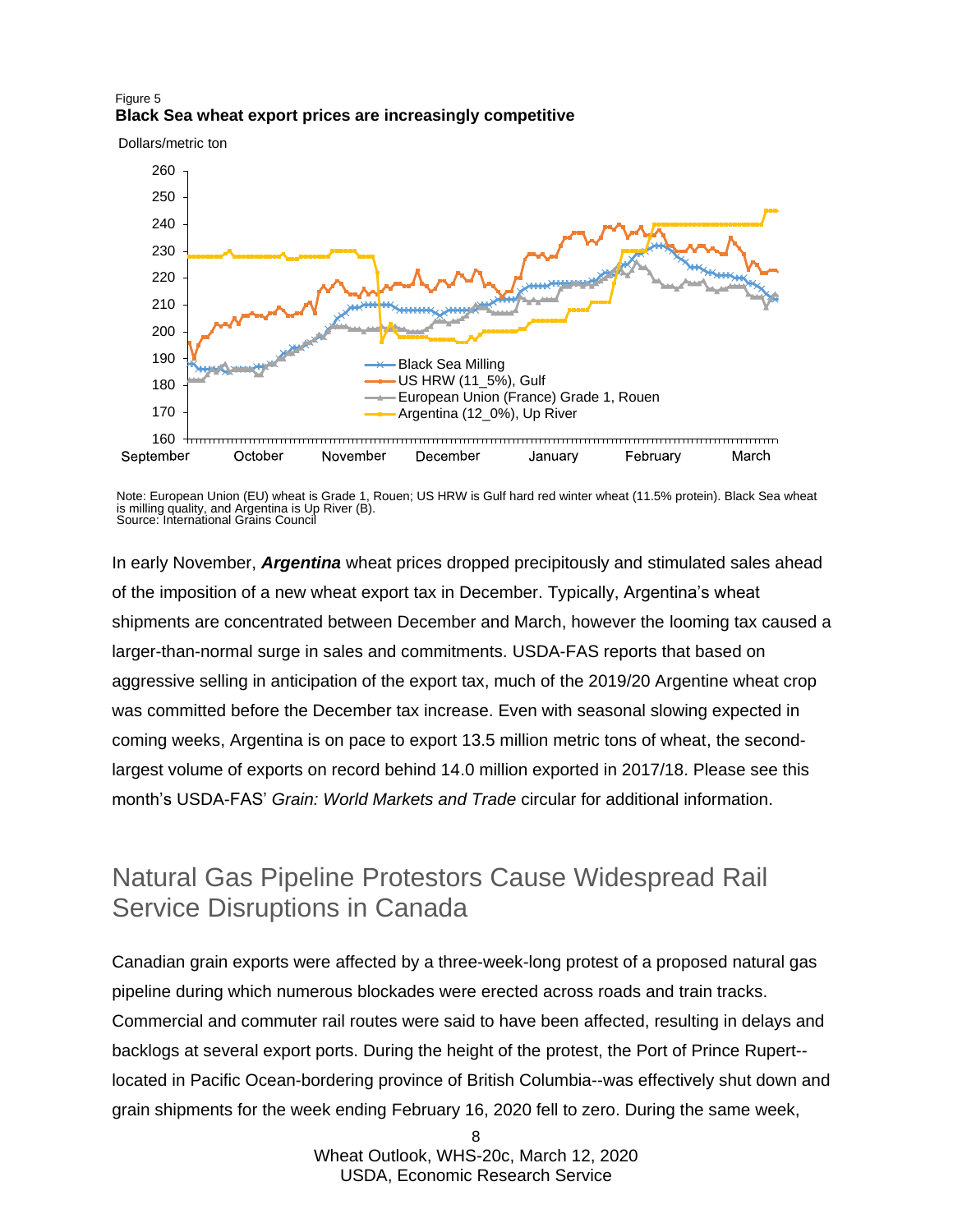wheat shipments from the Port of Vancouver--also located in British Columbia--fell nearly 70 percent. The effects of the protest on exports will become clearer as more trade data become available. In some cases, grain moved through alternative ports--such as the Port of St. Lawrence--located in the Atlantic Ocean-bordering province of Quebec. Wheat exports through the Port of St. Lawrence increased during the period of acute rail disruptions, though not enough to fully offset reduced shipments through Pacific ports.

This month's reduction in projected 2019/20 exports for Canada, lowered 500,000 metric tons to 23.0 million, is based both on the slower-than-expected pace of trade, balanced by expectations for a measured recovery of the export pace following the restoration of supply chains. Next month, data through February will be available and will further elucidate the potential export effects of protest-related transportation challenges for Canada. U.S. wheat imports, which largely originate from Canada, are unchanged this month as the current pace of trade does not suggest a revision.

### Surging Turkish Wheat Imports Help Lift Global Wheat Trade

In the first seven months of the 2019/20 trade year, Tukey's wheat imports exceeded 7.1 million metric tons and are strongly supportive of this month's 2.0 million metric ton increase. Turkey's import increase is made in concert with a 1.0 million metric ton reduction in supplies, attributable to reduced production. With 5 months of trade data outstanding for the marketing year, Turkey's imports have already exceeded the full amount of marketing year imports noted for 2018/19 and are expected to be record-large. If realized, Turkey's projected imports of 10.5 million metric tons will exceed the previous record of 6.4 million metric tons by more than 4.0 million.

Turkey primarily imports wheat from Russia and thus far in the 2019/20 trade year, this Black Sea nation has supplied more than 66 percent of Turkey's wheat imports with another 13 percent supplied by Ukraine. The U.S. is not a significant supplier of wheat to Turkey. However, North American neighbor Canada is a top 3 supplier to the country and has so far provided about 8 percent of Turkey's 2019/20 imports to date (fig. 6)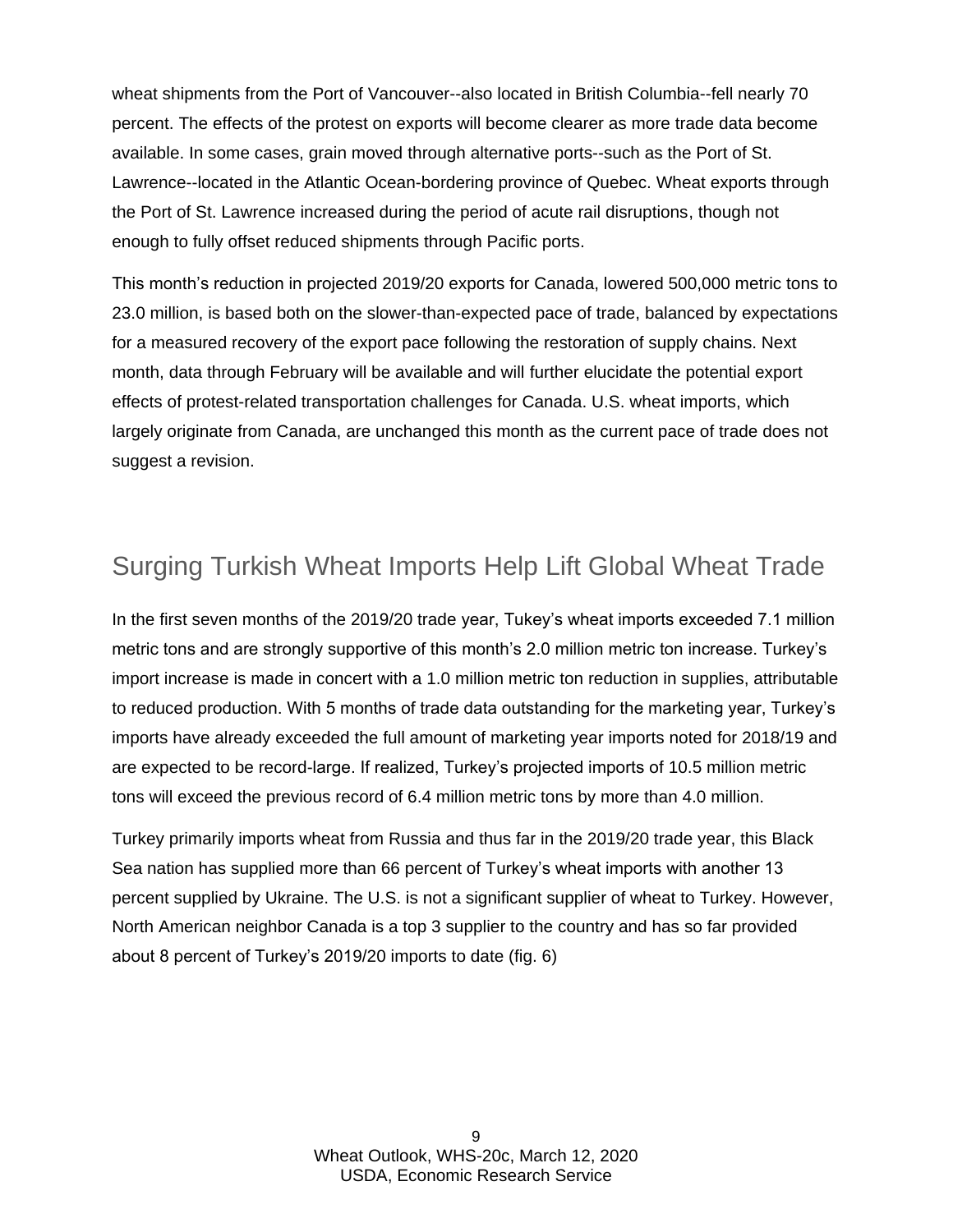Figure 6 **The vast majority of Turkish wheat imports come from the Black Sea Region and Canada**



Sources: Trade Data Monitor and USDA, Economic Research Service calculations*.* 

Surging wheat imports for Turkey are offset by cuts for Algeria, the European Union, and Iran each lowered by 0.5 million metric tons—as well as cuts for Brazil (down 0.2 million) and Lebanon (down 0.225 million) (fig. 7). On net, global wheat imports are raised 720,000 metric tons this month to 180.8 million. Despite global shipping challenges noted in this publication and many other industry sources, global demand for wheat—driven by increased consumption—is expected to meet forecasts for the 2019/20 marketing year.



Figure 7 **Global wheat imports raised 0.72 million metric tons on surging demand from Turkey**

Source: USDA, Foreign Agricultural Service, Production, Supply, and Distribution database.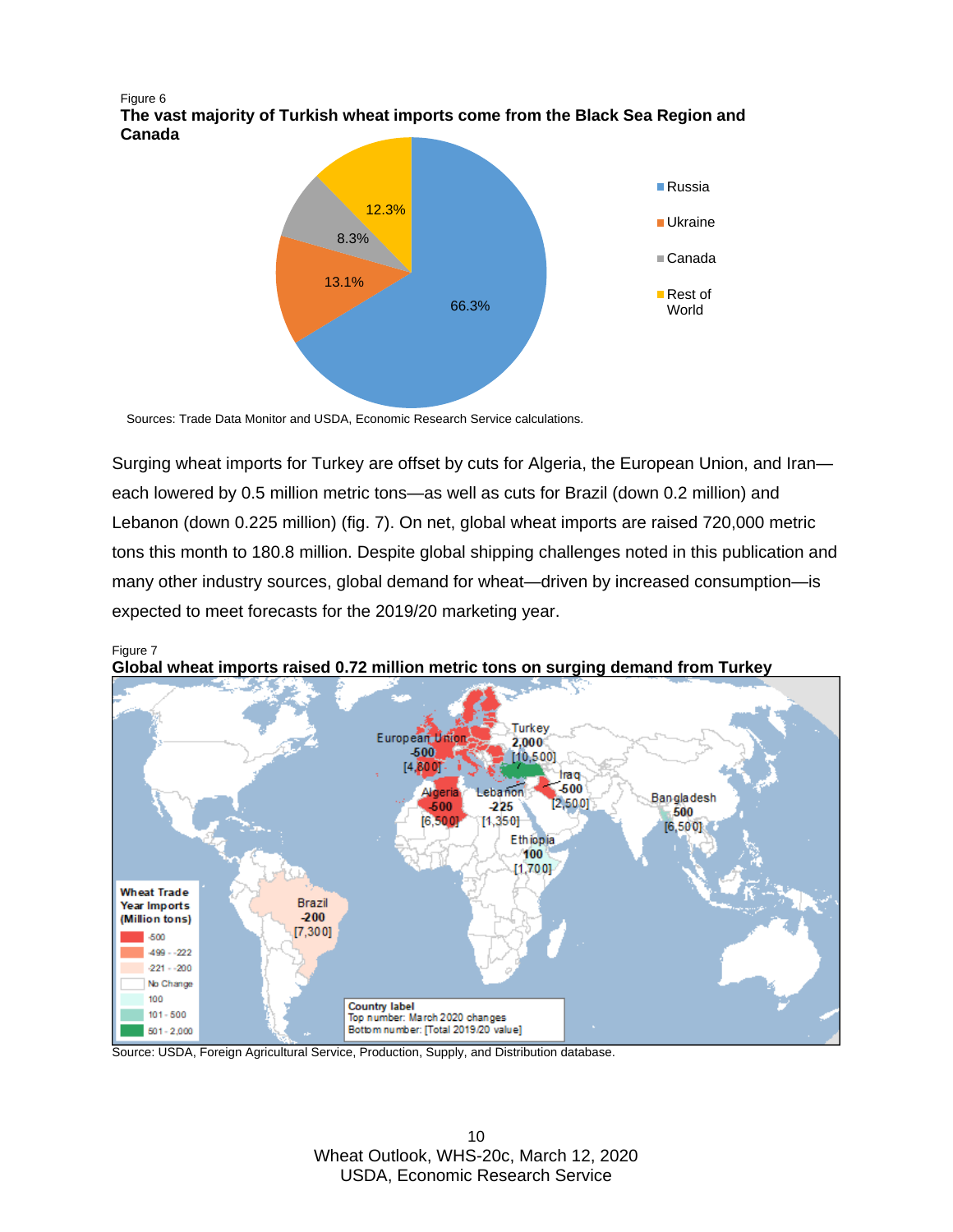Bond, Jennifer K. *Wheat Outlook*, WHS-20c, U.S. Department of Agriculture, Economic Research Service, March 12, 2020